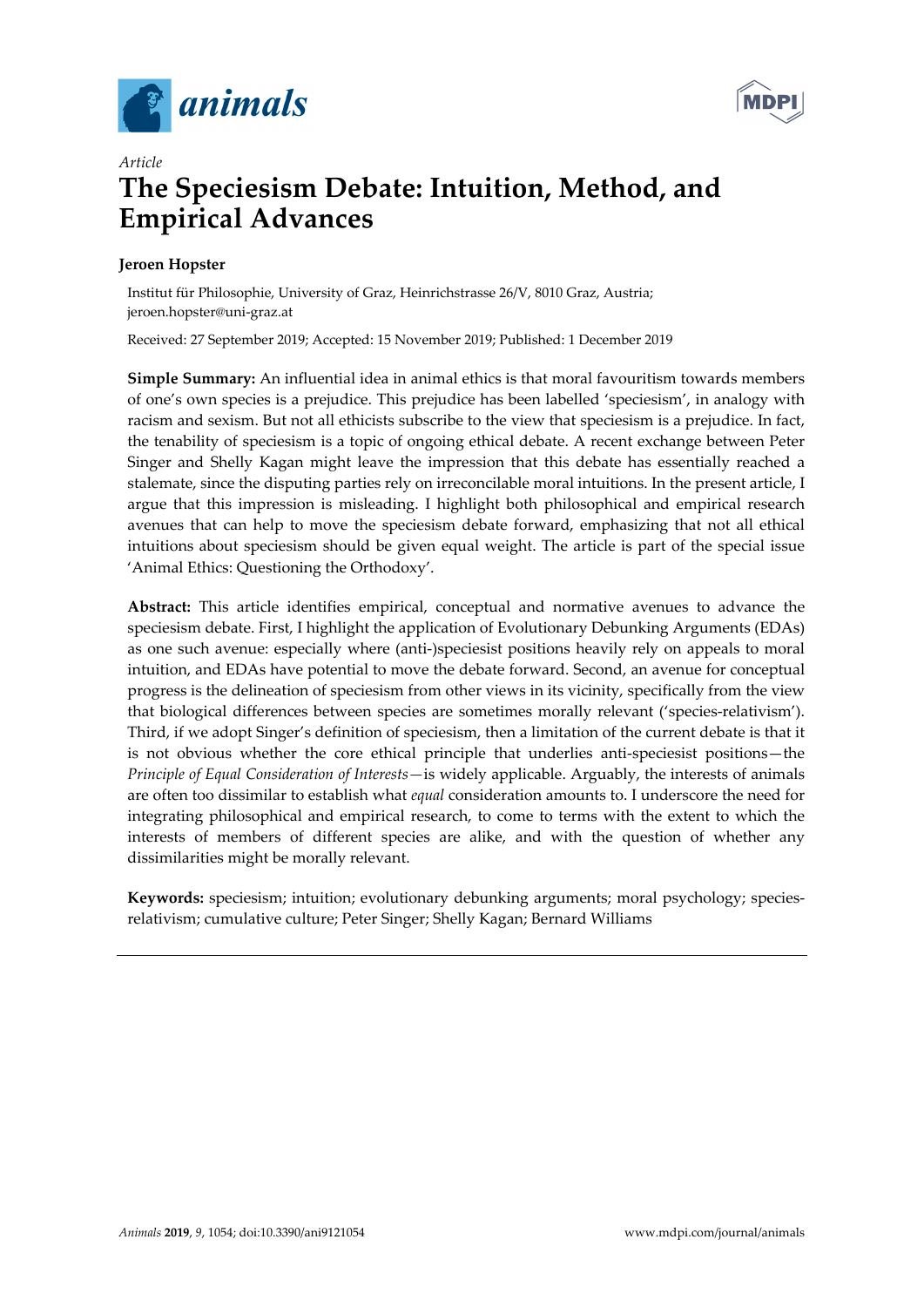"*Our inclination to treat humans as though we are special is no mere prejudice. Despite what Singer*  says, there is a significant philosophical view at work here—one worthy of careful further *investigation*." Shelly Kagan [1] (p. 20)

"*At the end of the day, no clear consensus has emerged—or, at best, this one: no rejoinder to Singer's attack on speciesism has convinced many besides its author, and the challenge remains*." François Jacquet [2] (p. 2)

# **1. Introduction**

Half a century after the term 'speciesism' was coined, the question of whether human beings have an elevated moral status is still a topic of live debate in animal ethics (Appendix A, 1). Commonly taken as a starting point of this debate is Peter Singer's *Animal Liberation*, where Singer characterizes speciesism as a widespread "prejudice or attitude of bias in favour of the interests of members of one's own species and against those of members of other species" [3] (p. 6). Singer regards speciesism as discrimination on the basis of species membership, on a par with sexism and racism: speciesists unjustifiably favour the interests of members of their own group over the interests of others.

Singer's [3–5] position regarding speciesism has remained essentially unchanged over the decades, but meanwhile, some prominent ethicists have stood up to challenge his view. For instance, Bernard Williams [6] has argued that 'being a human' is itself a morally relevant property, and that a prejudice in favour of human beings can be defended accordingly. More recently, Shelly Kagan [1] has entertained the possibility (without wholeheartedly endorsing it) that a version of 'personism' is morally defensible, arguing that *either* personism should be regarded as a speciesist view, *or* most people are not speciesists, *pace* Singer (Appendix A, 2). But new arguments in support of Singer's position have been articulated too, such as François Jacquet's [2] Evolutionary Debunking Argument against speciesism, on the basis of findings from experimental moral psychology.

The speciesism debate has several dimensions, and the aforementioned authors are by no means the only voices in the debate. But, in what follows, my discussion will give specific attention to their contributions, as they provide a good impression of the state-of-the-art as well as some of its limitations. My aim will be to articulate certain correctives to the debate and to provide suggestions that can help to advance it. For instance, Kagan's [1] discussion might leave the impression that the speciesism debate has essentially reached a stalemate since the disputing parties rely on irreconcilable moral intuitions. This impression is misleading, I will argue, and merits to be corrected. One avenue that can help to reinvigorate the debate is research on the origins and justification of moral intuitions—and preliminary findings give reason to believe that on the topic of speciesism, not all ethical intuitions should be given equal weight.

The article proceeds as follows. In Section 2, I introduce Singer's view of speciesism and highlight the core ethical principle on which it relies: the *Principle of Equal Consideration of Interests.* I defend the principle from Kagan's recent criticism, specifically from his suggestion that speciesists can simply counter it by appealing to countervailing intuitions. As I underscore in Section 3, not all moral intuitions are created equal: appeals to moral intuition are not warranted if they can be undercut by so-called Evolutionary Debunking Arguments (EDAs). Although further research is called for, preliminary findings from moral psychology suggest that *at least some* speciesist intuitions are proper targets of EDAs. In Section 4, I go on to argue that while empirical research—specifically, research on the question of whether 'the folk' endorses speciesism—can help to advance the ethical debate, such research faces various challenges and pitfalls that researchers have to overcome. In Section 5, I return to Singer's *Principle of Equal Consideration of Interests*, pointing out that it may potentially be of limited scope: if the interests of animals are different in kind, then it is not straightforward what giving these interests *equal* consideration amounts to. In Section 6, I argue that a failure to appreciate this point, might lead to the conflation of two debates: the debate of whether there exists a *moral hierarchy* between members of different species (i.e., the speciesism debate) and the debate of whether there are *morally relevant differences* between the interests of different animals. Building especially on the latter debate, in Section 7, I raise the question of whether there are morally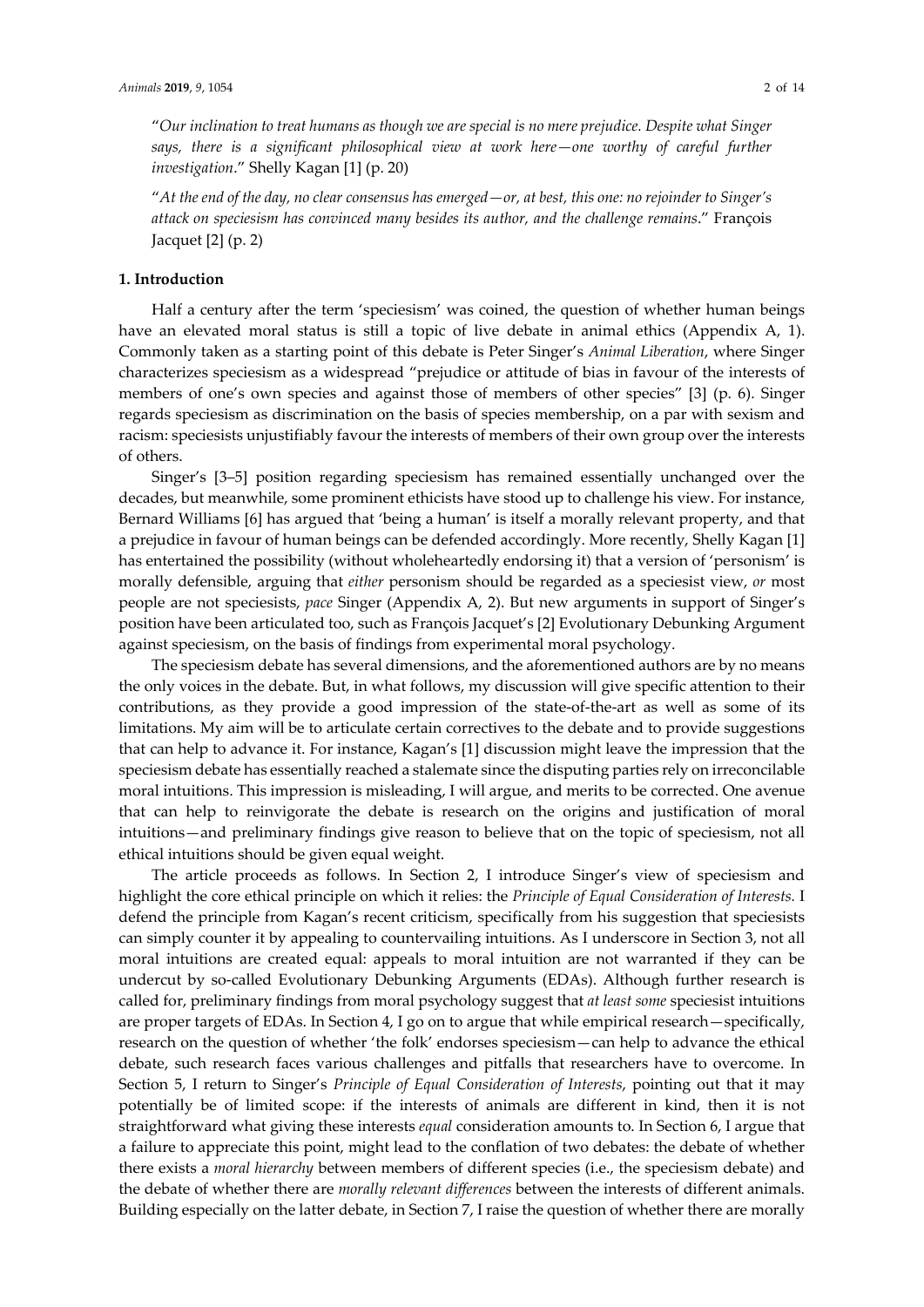relevant differences between the interests of humans and non-human animals. More specifically, I entertain the proposal—which should be subject to further empirical and normative scrutiny—that the culturally scaffolded lives humans lead have a transformative effect on human interests, in the sense that these interests typically (though not always) differ in kind from the interests of non-human animals. In conclusion, I address a common thread running through my discussion: while both further philosophical analysis and further empirical studies can help to advance the speciesism debate, key advances rely on the interplay between them.

## **2. Singer's Anti-Speciesist Position: A Defence**

There are various definitions of speciesism in circulation in the academic literature (contrast [1,2,7]) and beyond. Some authors treat speciesism as an unjustified position by definition [8]. This is problematic, however, since the defensibility of speciesism is subject to substantive debate [9]. A more fruitful approach is to distinguish the descriptive concept of speciesism from its normative evaluation. Here, and in what follows, I will adopt Singer's [3] definition, according to which speciesism involves *the preferential consideration of the interests of members of one's own species* (Appendix A, 3).

In this section I outline Singer's normative argument against speciesism and defend it from a recent criticism by Kagan [1]. Singer's argument departs from the ethical premise that if the interests of beings are alike, then they should be given equal consideration. For example, if two beings suffer from famine, then their respective interests in avoiding such suffering should weigh equally in our moral decision-making. Importantly, *equal consideration* need not amount to *equal treatment*. Members of different species have different needs and preferences, and as a result differential treatment is often warranted. Obviously, alleviating famine calls for different kinds of treatment, depending on the dietary needs of the starving animal in question. However, and this is Singer's key point, while differential treatment of animals may be warranted, *preferential consideration* on the basis of speciesmembership is not. If interests are alike, then it amounts to bias to give preferential consideration to the interests of members one's own species. Any additional properties that members of the human species might have are morally irrelevant, if the interests of human and non-human animals are alike, Singer argues:

"*Can they suffer? Can they enjoy life? If so, they have interests that we should take into account, and we should give those interests equal weight with the interests of all other beings with similar interests. We should not discount their interests in not suffering because they cannot talk or because they are incapable of reasoning; and we should not discount their interests in enjoying life, in having things that are fulfilling and rewarding for them, either. The principle of equal consideration of interests should apply to both humans and animals. That's the sense in which I want to elevate animals to the moral status of humans*." [4] (p. 575)

To recapitulate, the core ethical principle underlying Singer's anti-speciesist position can be spelled out as follows.

#### • *Principle of Equal Consideration of Interests:* **We must give equal weight to like interests**

We have good grounds for endorsing the *Principle of Equal Consideration of Interests* as a weighty ethical principle since it embellishes moral values that many people hold in high regard: fairness and non-discrimination. Indeed, it is the same principle that underlies ethical condemnation of racism and sexism. Singer regards these attitudes as homologous: if we submit that racism and sexism are morally wrong, then by the same token, we should submit that speciesism is wrong.

Although Singer does not employ the term, we can understand his analogy between speciesism on the one hand and racism and sexism on the other, as an application of *consistency reasoning* [10]. The basic idea of consistency reasoning is that like cases should be treated alike. If cases are not treated alike, then there should be a *morally relevant difference* between them. Ethical reasoning typically proceeds in this manner, and justifiably so: consistency reasoning seems to be an appropriate method for reasoning with moral cases [11].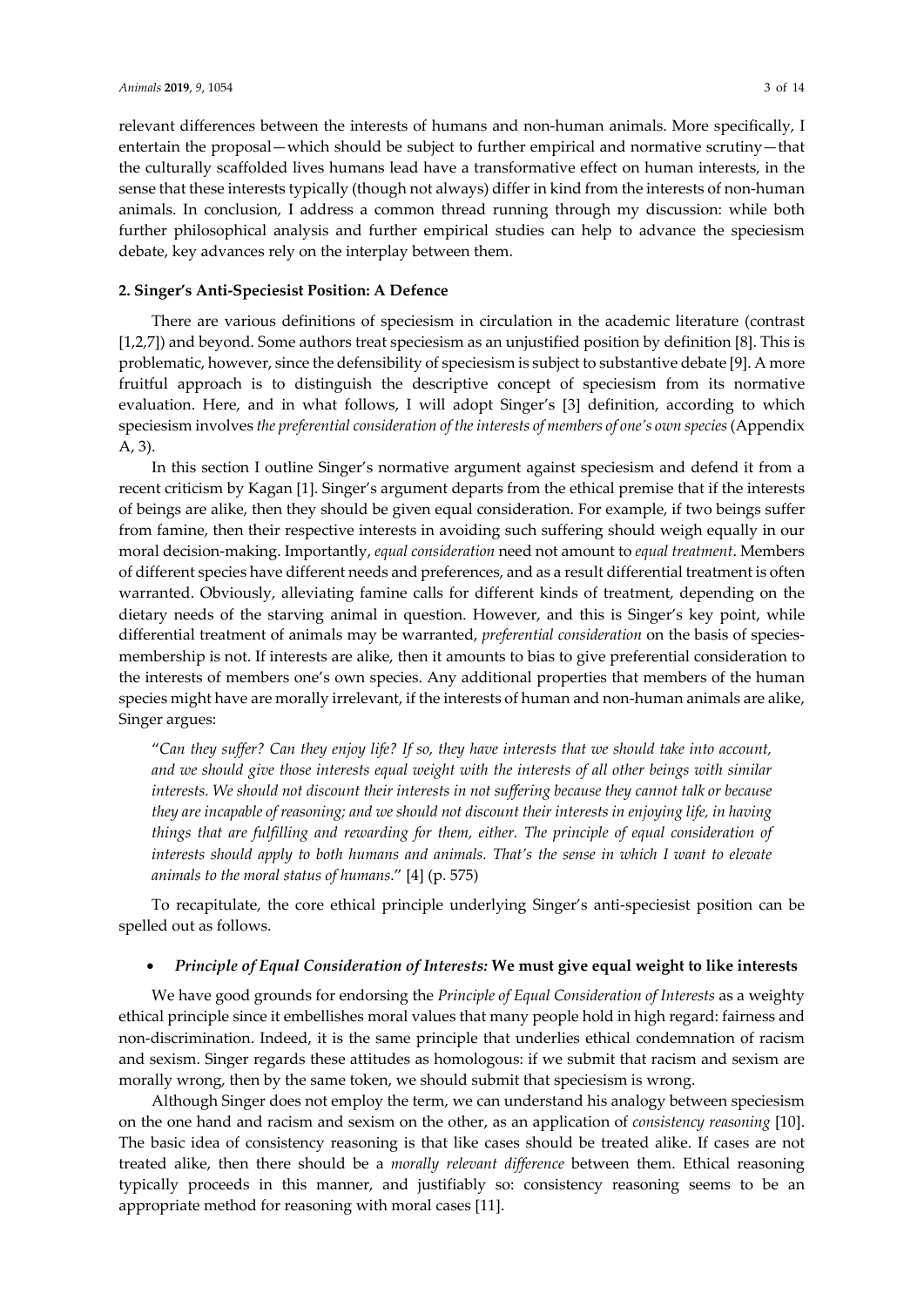Accordingly, disagreement in ethics typically amounts to disagreement over which properties should be regarded as morally relevant. Such disagreement also exists in the speciesism debate. Contra Singer, some authors maintain that there is a morally relevant difference between preferential consideration on the basis of race or sex and on the basis of species membership (Appendix A, 4). For instance, Kagan [1] (p. 8) argues that while in the contexts of racism or sexism preferential consideration is based on false empirical claims, in the context of speciesism it is based on a justifiable appeal to moral intuition. One way to spell out this intuition, Kagan proposes, is to argue that the 'ownership' of a given experience is a morally relevant property [1] (p. 5). For example, when considering the interest in 'not experiencing pain', one might regard it as morally relevant *who*  experiences pain. If *ownership of pain* makes a morally relevant difference, then the pain of human and non-human animals need not be regarded as being of equal moral weight. Accordingly, speciesists may find the following principle intuitively plausible.

# • *Principle of Morally Relevant Ownership:* **It is morally relevant whether or not an interest belongs to a human**

Let us suppose, for the sake of argument, that this principle adequately captures speciesists' intuitions. The principle entails that the interests of a human and non-human animal in 'not experiencing pain' should *not* be given equal consideration. Hence, the principle is incompatible with Singer's *Principle of Equal Consideration of Interests.* Which of these two principles to adopt? Kagan submits that Singer offers no argument to debunk a speciesist principle along these lines; he merely relies on an appeal to his own countervailing principle. This appeal, however, is ultimately grounded in intuition, Kagan argues, just like the speciesist's appeal to the *Principle of Morally Relevant Ownership* is. There seem to be no further grounds for favouring Singer's anti-speciesist intuition over the speciesist's intuition. Hence, Kagan's diagnosis leaves the impression that we are faced with a clash of moral intuitions, leading to a stand-off in the speciesism debate.

In the remainder of this section, as well as the next one, I will argue that this impression is misleading: even if speciesist and anti-speciesist positions ultimately rest on irreconcilable intuitions about which properties count as morally relevant, it would be a mistake to think that these intuitions should necessarily be given equal weight. One reason why this is a mistake, I will argue in Section 3, has to do with the different epistemic statuses of intuitions: if we know that a given moral intuition comes about through a process that typically gives rise to cognitive biases, then this detracts from the plausibility of the intuition. Moreover, while further research is called for, there is preliminary experimental evidence that *at least some* speciesist intuitions indeed come about through processes typically associated with cognitive biases [2,7] (Appendix A, 5).

But with regard to the apparent stand-off between Singer and the speciesist view imagined by Kagan, there are also straightforward ethical considerations that can help to adjudicate the debate. Consider which of the principles each party advances is better supported by well-established moral values and principles. As noted, Singer's principle is plausible on ethical grounds since it embellishes the values of fairness and non-discrimination. By contrast, it is far from obvious that Kagan's principle gets much support from our moral background knowledge. The principle embellishes the values of partiality and favouritism, which we typically disvalue from an ethical point of view. Moreover, Kagan does not clarify why a racist or sexist could not advance a similar principle, arguing, say, that it is morally relevant whether or not a given experience is 'owned' by a white man. The unwelcome association with sexism and racism (cf. [5]), combined with the fact that Kagan's principle seems to lack positive support from our moral background knowledge, gives us good reason to discard it and endorse Singer's principle instead.

#### **3. Speciesist Intuitions and Evolutionary Debunking Arguments**

On Kagan's analysis, conflicting moral intuitions play a key role in the speciesism debate. Consider once more Kagan's argument for taking seriously the speciesist view that ownership of pain is morally relevant. While Kagan himself does not wholeheartedly endorse this view, he does regard it as a moral intuition that should be taken seriously: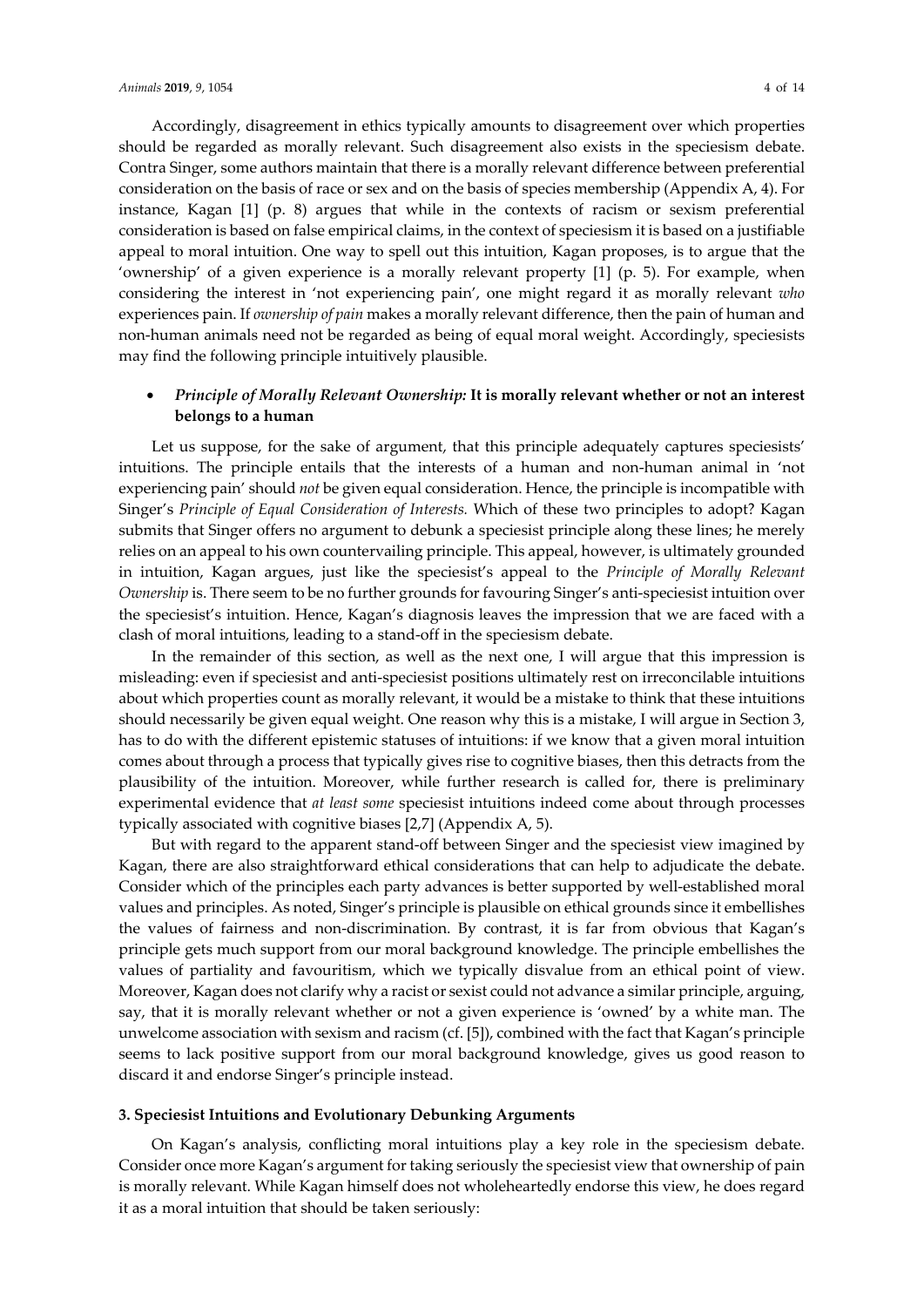"*Admittedly, I have offered no argument for [this] speciesist view. Perhaps the claim that human suffering counts more is simply an intuition that some people have, nothing more. But even if so, that hardly shows there is anything wrong with the view*." [1] (p. 6)

Indeed, Kagan maintains that speciesists are entitled to rely on the strongly held intuition that ownership of pain is morally relevant, even without giving this intuition much argumentative support, because Singer similarly relies on a moral intuition when suggesting that morally relevant interests are grounded in *sentience*:

"*[O]ne would be hard pressed to think of anything other than intuition to support the claim that the line between sentience and nonsentience is a morally significant one. So Singer himself is going to have to admit that the appeal to intuition carries force in questions like these. And once he has done that, it seems he should admit that it is just as legitimate for the speciesist to appeal to her intuition that the line between humans and animals is also a morally significant one, in which case speciesism is no more a mere prejudice than sentientism!*" [1] (p. 7)

But do these intuitions have similar argumentative standing, as Kagan suggests? Findings from cognitive psychology indicate that our intuitions on some topics are hardly reliable [12]. In the field of ethics, too, the reliability of intuitions has recently become a topic of debate, specifically in the context of Evolutionary Debunking Arguments. Roughly speaking, EDAs are arguments that aim to show that the causal explanation (e.g., the evolutionary aetiology) of a normative belief detracts from the belief's justification. Applied to moral intuitions, EDAs typically purport to show that the causal origins of intuitions make them unreliable. Drawing on Kahane's [13] (p. 106) discussion, they have the following structure:

- (1) Our moral intuition that P is explained by X.
- (2) X is an off-track process (i.e., a process that is not conducive towards tracking P's truth).
- (3) Therefore, our moral intuition that P is unjustified.

EDAs hold a promise to revitalise existing ethical debates, especially debates that appear to have turned into deadlocks between conflicting moral intuitions [2]. Instead of discrediting some moral intuitions by appealing to other, more plausible moral intuitions, as in the discussion at the end of Section 2, EDAs can be invoked to scrutinize the tenability of moral intuitions on external grounds i.e., in terms of their epistemic reliability. By way of example, consider Kelly's [14] dismissal of moral intuitions, which are triggered by feelings of disgust. The mechanisms at the heart of the psychological disgust system originally evolved to protect us from harmful food and parasites. Feelings of disgust were later co-opted in our moral psychology. But arguably, these feelings are not well-attuned to the moral domain: they are sensitive to influences that tend to lead our moral judgements off-track. If this is correct, then moral intuitions that are triggered by a disgust response should be regarded as generally unreliable.

Now consider once again Kagan's appeal to speciesist intuitions. Giving speciesist intuitions presumptive weight is justified, Kagan argues, because these intuitions are widely held; moreover, Singer's anti-speciesist intuitions are given presumptive weight just as well. But this argument can only be sustained if the widely held intuitions Kagan appeals to are not 'off-track', and equally reliable as Singer's intuitions. It is not obvious that this is the case: in fact, there are reasons to think that untutored speciesist intuitions are a particularly promising target for EDAs. This is because speciesist intuitions, just like racist and sexist intuitions (which are common targets of EDAs in applied ethics), are self-serving: having such intuitions typically benefits the individual having them, irrespective of their truth or justification. Indeed, preliminary evidence from psychology suggests that similar mechanisms underlie both speciesism and other forms of prejudice: there is a positive correlation between speciesism and prejudicial attitudes such as racism, sexism, and homophobia [7].

Examining the potential of EDAs is a promising avenue for further research on the topic of speciesism. Other preliminary findings on this topic come from Jacquet, who presents evidence that what he dubs "the speciesist belief" results from the cognitive dissonance of meat-eaters, and who argues that these origins detract from the belief's reliability [2]. This is an interesting claim, and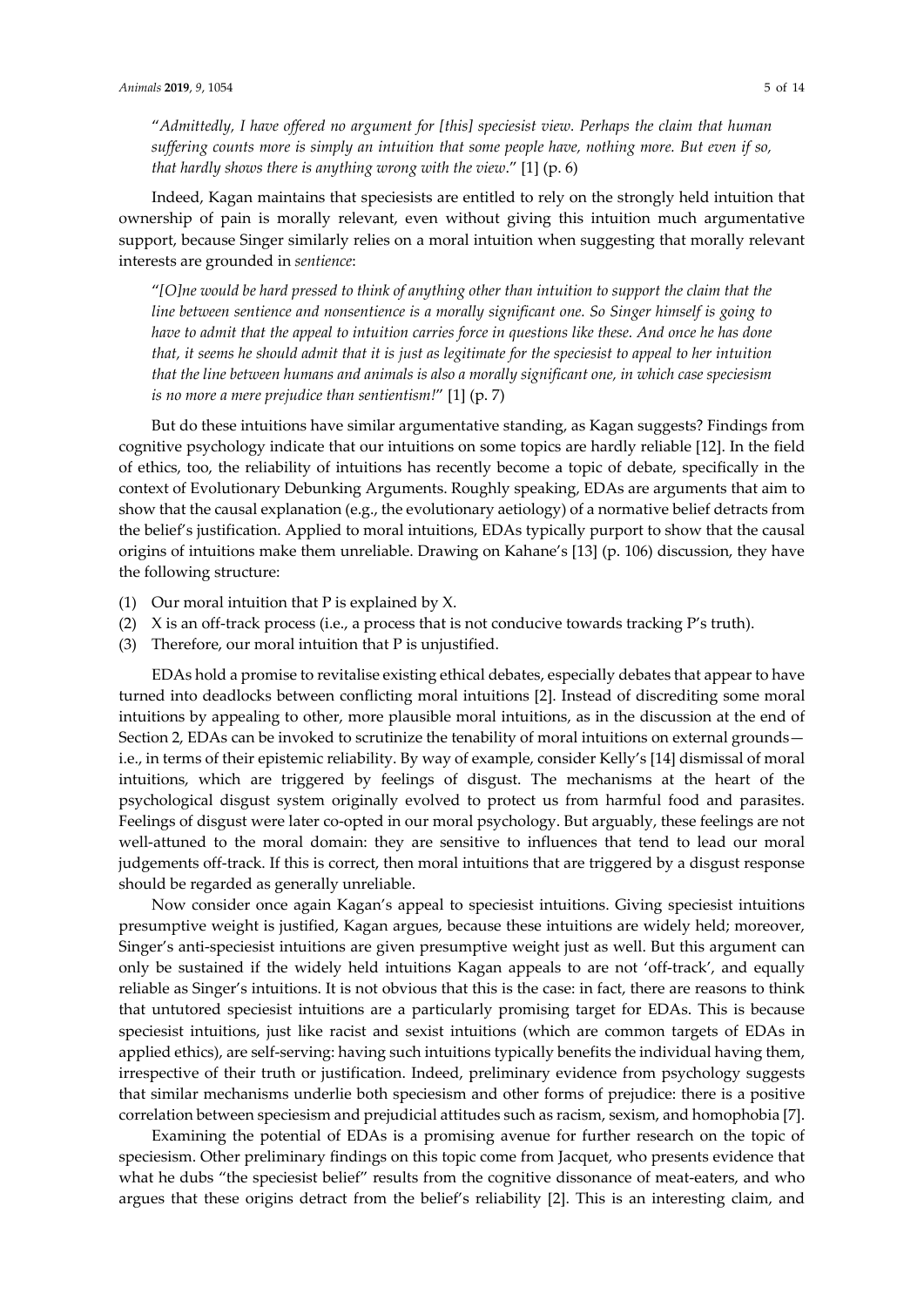Jacquet's combined normative and experimental approach provides a good example of how inquiry on these matters can proceed. But more work remains to be done. As I will discuss in Section 6, unfortunately, Jacquet operationalizes "the speciesist belief" with a definition that diverges from Singer's. As a result, his argument does not speak directly to the debate between speciesists and antispeciesists in Singer's sense. Moreover, the success of Jacquet's EDA hinges on the question of the extent to which eating meat is the *principal* reason for why people endorse speciesism. Jacquet's findings do not settle this question; while the "meat paradox" may certainly be *one* of the reasons, it is difficult to estimate its weight. Doing so will require further investigation into the nature of people's moral views about speciesism.

# **4. Researching 'Folk Speciesism': Six Caveats**

The question of the extent to which 'the folk' endorses speciesism, and of people's rationales for endorsing speciesism, is currently under-researched [7]. Further research on these questions is an important direction to advance the speciesism debate. Conducting this research, however, as well as interpreting it, is less straightforward than might appear at first. In this section, I highlight six caveats and interpretative difficulties that come along with experiments on folk speciesism and provide suggestions to foster methodological and conceptual progress.

First, one should be careful not to overstate the normative significance of research on folk belief. What if it turns out that a great majority of people are indeed speciesists? Surely, this does not suffice to corroborate speciesism as the correct ethical view. Instead, the most important normative purpose for which experimental findings about folk opinion can be put to use is more indirect: it can help to evaluate the moral reliability of speciesist intuitions. For instance, suppose that research demonstrates that speciesist intuitions are quick and cursory, whereas anti-speciesist intuitions only emerge after sustained reflection (cf. [15]). Arguably, this would raise doubts about the moral tenability of speciesist intuitions. Or consider Caviola et al.'s [7] argument, which suggests that speciesism is psychologically related to specific forms of prejudice. Arguably, this finding strengthens the ethical case for anti-speciesism.

Second, however, a major caveat that complicates assessments of the ethical relevance of extant work on this topic is that different authors tend to define speciesism in different ways. This is illustrated by the few existing studies that explicitly focus on testing to what extent people endorse speciesist intuitions, which operationalize speciesism somewhat differently from each other [2,7], and altogether differently from Singer's [3] definition.

Third, while folk opinion is often scrutinized by means of survey studies, in such studies the subtleties of different ethical positions are easily lost. Consider the following possibility: while *prima facie* it may appear that respondent A is a speciesist, respondent A actually subscribes to the *Principle of Equal Consideration of Interests* but thinks that this principle only rarely applies, since the interests of different animals are typically not sufficiently similar (see Section 5 for further discussion). Technically, in this case, we should not regard respondent A as a speciesist, at least not in Singer's sense. However, there is reason to think that in experimental studies, this technicality will easily be overlooked, since it is also sometimes overlooked in discussions by philosophical experts (see Section 6).

Fourth, in survey research, respondents' immediate responses are typically probed by means of a forced choice paradigm (see [16] for discussion). When this method is used, researchers are likely to capture people's *first-off* intuitions, rather than their *tutored* intuitions. While for some purposes, (e.g., in advancing EDAs) people's *first-off* intuitions might be more telling than their tutored intuitions, this is not always the case. For instance, when philosophers make a claim from the armchair about the contents of folk intuition, they might intend to make a claim about such intuitions under idealized conditions—for example, as they would come out in Socratic dialogue. It should be kept in mind that such claims cannot be straightforwardly corroborated or debunked on the basis of survey-based research.

Fifth, we should bear in mind that apart from professional ethicists, few people have ever explicitly reflected on the relevant ethical principles that play a role in the speciesism debate. This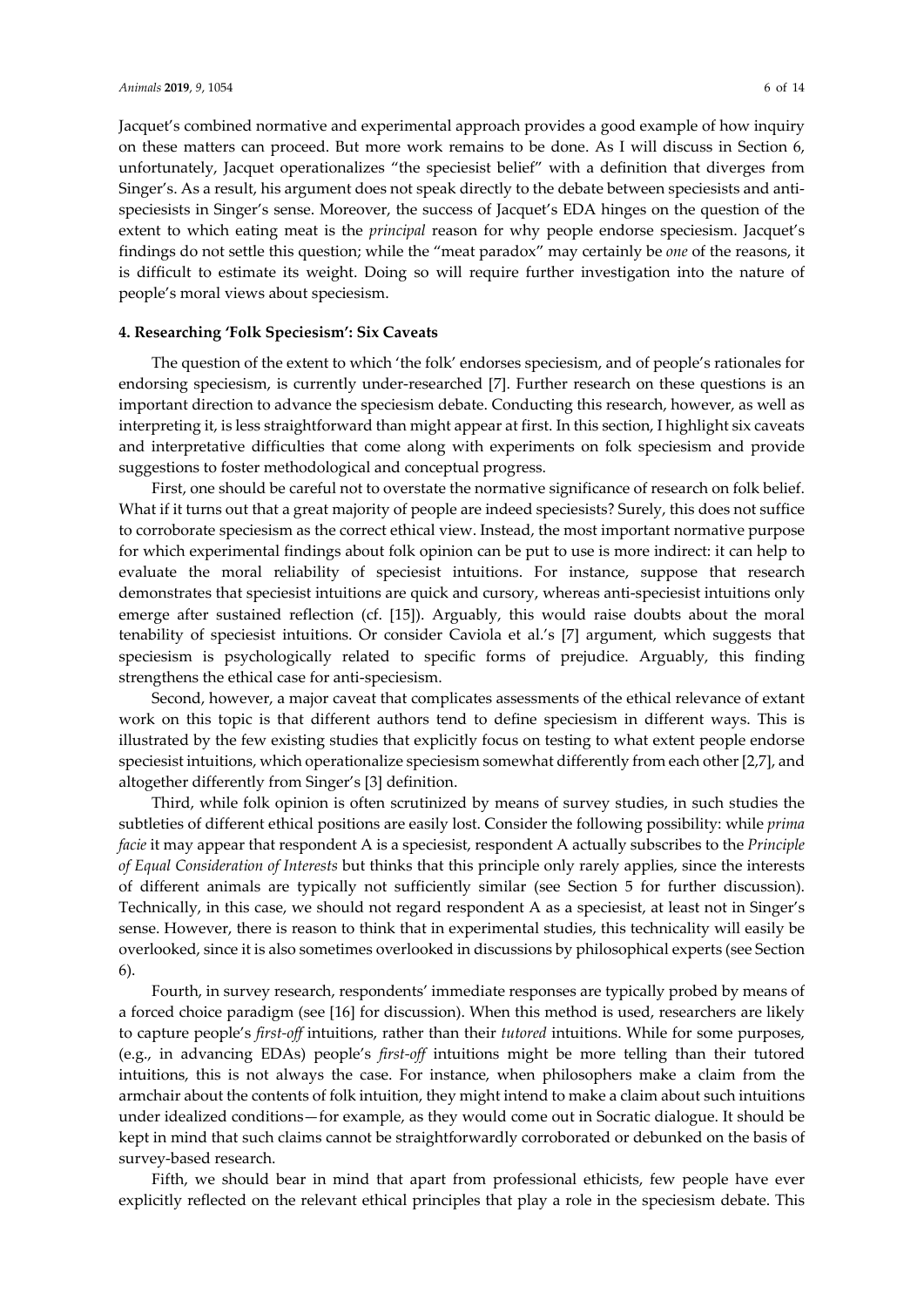further complicates the question of whether people are normatively committed to speciesism (which is distinct from the question of whether people *behave as if they are*). Given a lack of previous familiarity with the relevant ethical principles, research questionnaires might easily give rise to a training component, whereby respondents *update* their ethical views.

Sixth, we should not assume from the outset that folk opinion will cluster into any clear majority position. It is quite possible that opinions on the issue of speciesism radically diverge. Researchers should take the latter possibility seriously and not preclude it by presenting their respondents with restrictive questionnaires. Ideally, to acquire a balanced view of folk opinion, survey-based studies should be complemented with methods of dialogue and reflection [17].

# **5. Limitations of Singer's Anti-Speciesist Position**

In the previous sections, I have argued that Singer's anti-speciesist position is ethically plausible and that although further research is needed, there is preliminary reason to think that his position can get further support from EDAs. But in the present section, I will argue that Singer's *Principle of Equal Consideration of Interests* also faces a challenge, which may serve to limit its scope. Recall that according to this principle, we must give equal weight to like interests. As Kagan [1] (p. 5) points out, much hinges on the latter qualification—interests should be *alike*. We might call this the principle's *Similarity Condition*:

# • *Similarity Condition:* **The interests of the individuals to whom the Principle of Equal Consideration of Interests applies should be sufficiently alike**

The *Similarity Condition* should be fulfilled for Singer's principle to be applicable. It might be argued, however, that the interests of members of different species are rarely sufficiently alike to allow for equal consideration. Instead, animal interests across species are typically *qualitatively different*. If this is correct, then giving unequal consideration to these interests need not amount to a speciesist prejudice, *sensu* Singer. After all, his principle is compatible with the view that if interests are sufficiently dissimilar, they need not be given equal consideration.

To illustrate this, consider how experiences of suffering might differ across species (Appendix A, 6). Homo sapiens is a markedly social species, with high levels of parental bonding. As a result, human individuals typically suffer immensely from the loss of a child. Also, humans have highly developed cognitive capacities, and can, therefore, suffer from cognitively sophisticated emotions, such as the emotion of regret. Now consider the green sea turtle, which is a solitary species whose members do not invest in parental care, and are unlikely to suffer as a result of cognitively sophisticated emotions like regret. As a result, the kinds of suffering that a human and a green sea turtle experience may be quite different, and their interests in not-suffering are extremely difficult to compare. Obviously, these differences justify differential treatment, which is unproblematic on Singer's account. But more worrisome, the differences also seem to preclude equal consideration of interests, since the respective interests are simply too dissimilar to establish what *equal* consideration would amount to (of course, the dissimilarity does not preclude consideration of interests *as such*). Under such conditions, Singer's *Principle of Equal Consideration of Interests* cannot straightforwardly be applied.

Before we can legitimately apply Singer's principle, then, we first have to examine to what extent suffering in different species is similar. Or put in terms of interests: to what extent are their 'interests in not suffering' sufficiently alike? This is a complicated question. It becomes even more complicated when we switch focus from interests regarding *not suffering*, to interests regarding *enjoying life*, or general evaluations of *quality of life* [18]. Plausibly, evaluations of quality of life will be rather diverse across species, and difficult to compare between them. But this difficulty notwithstanding, people seem to be prone to make such comparisons anyway. Experimental results suggest that speciesrelative considerations about quality of life play an important role in ordinary moral deliberation [19] (p. 58). Moreover, such considerations also figure explicitly in the reasoning of professional ethicists—notably in Singer's own reasoning, when he argues that: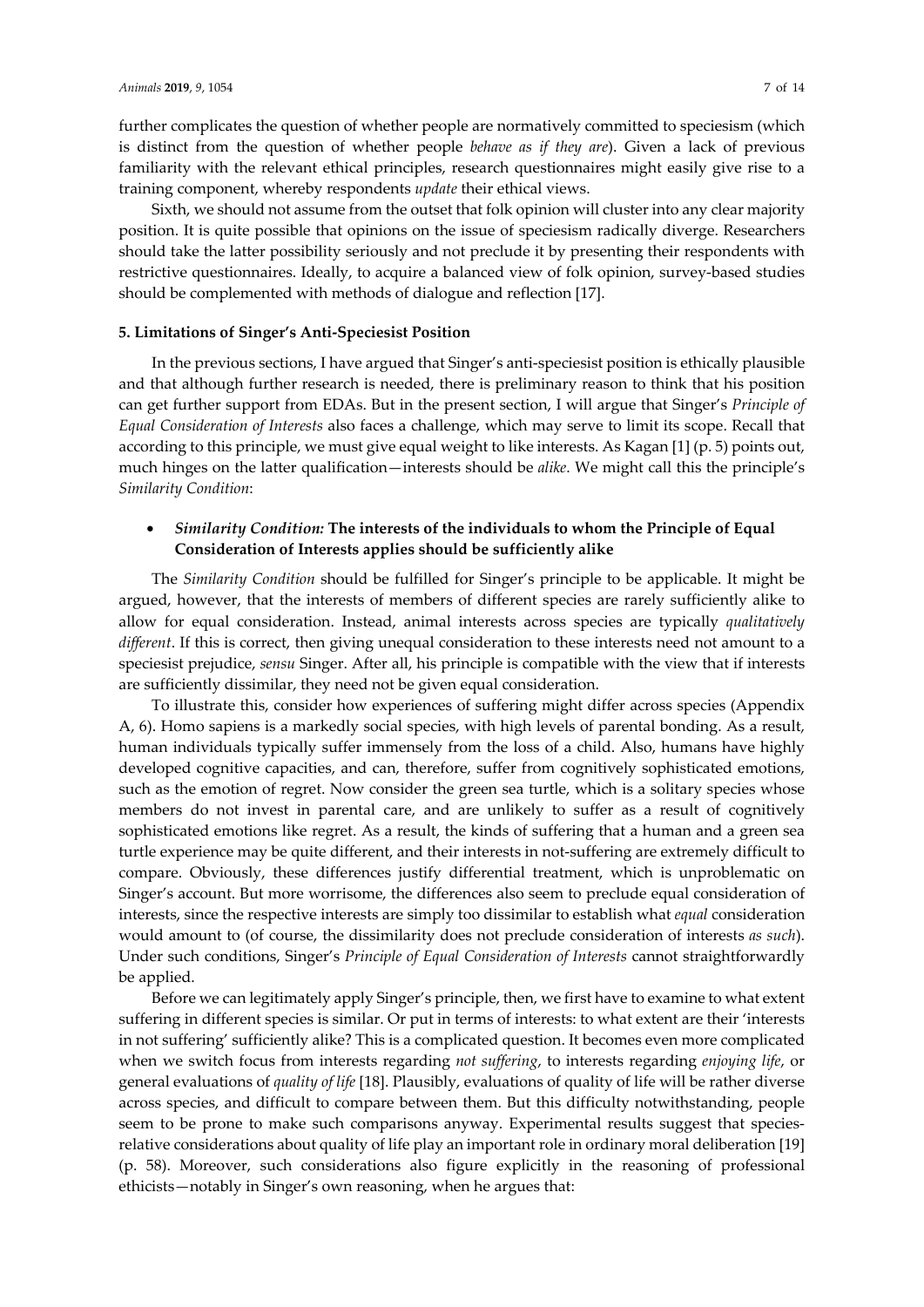"*pain and suffering are equally bad—and pleasure and happiness equally good—whether the being experiencing them is human or non-human, rational or non-rational, capable of discourse or not. On the other hand, death is a greater or lesser loss depending on factors like the extent to which the being was aware of his or her existence over time, and of course the quality of life the being was likely to have, had it continued to live.*" [4] (p. 576)

A plausible interpretation of Singer's view is as follows: he maintains that interests closely associated with a capacity for sentience (such as suffering, pain and pleasure) can be compared fairly straightforwardly, but he also grants that in other respects, the interests of different animals may differ and that these differences preclude application of the *Principle of Equal Consideration of Interests*. Indeed, as the quoted passage suggests, Singer even submits that what might *prima facie* appear to be similar interests—such as an interest in not dying—can ultimately turn out to be distinct interests, depending on the self-awareness and temporal extension of the animals whose interests they are.

The upshot of our examination of the *Principle of Equal Consideration of Interests*, then, is as follows. While this principle is plausible on ethical grounds (Section 2), there is preliminary reason to think that it has limited application. It may well turn out that only in a limited number of cases, the interests of different animals are sufficiently similar to apply the principle. If the *Similarity Condition* is not met, then as far as the principle goes, we might legitimately give animal interests differential concern (Appendix A, 7). As a result, there might be ample contexts in which we can give special consideration to the interests of members of our own species—and we can do so without being speciesists, in Singer's sense.

This analysis also suggests a future research avenue that will be particularly important for the speciesism debate. Such research involves both a strong philosophical and a strong empirical component. A crucial philosophical task is to normatively evaluate when the interests of different animals count as sufficiently similar. A crucial empirical task is to investigate, in detail, the experiences of members of different species, such as the experience of suffering. The latter task brings along a philosophical challenge as well: apart from behavioural observations, it requires researchers to integrate knowledge from different fields and make plausible conjectures about animal phenomenology (cf. [20]). Close collaboration between philosophers and empirical scientists is called for.

## **6. Speciesism versus Species-Relativism: Disentangling Two Debates**

As pointed out in the previous section, Singer's anti-speciesist position is compatible with the view that there are morally relevant differences between the interests of members of different species (Appendix A, 8). This point is sometimes lost on contributors to the speciesism debate. For instance, as noted in Section 3, François Jacquet ([2] *passim*) defines "the speciesist belief" as "the belief that there is a morally relevant difference between humans and other animals." (Appendix A, 9) Thus defined, however, almost all contemporary ethicists—including Singer—should be classified as speciesists. Since such a classification would be bizarre, it seems natural to conclude that Jacquet's definition misses the mark (Appendix A, 10).

This confusion points to a distinction between two orthogonal debates about the moral relevance of species membership, which is sometimes overlooked in the literature: a debate between speciesists and anti-speciesists, and a debate between species-relativists and species-egalitarians. The former debate is essentially about the question of whether there exists a *moral hierarchy* between animals of different species. Sociological studies [21], as well as experimental findings [19], suggest that people tend to give preferential consideration to members of some species over others. Is people's invocation of a 'sociozoological scale' morally justifiable? Are some animals indeed *more significant* from a moral point of view than others? Do they rank *higher* on the moral ladder, and deserve *better* moral treatment? **Speciesists** answer affirmatively, at least where our own species is concerned: we should favour the interests of humans, even when the interests of other species are alike. **Anti-speciesists**, on the other hand, subscribe to the *Principle of Equal Consideration of Interests*: if the interests of animals are alike, then equal consideration is called for*.*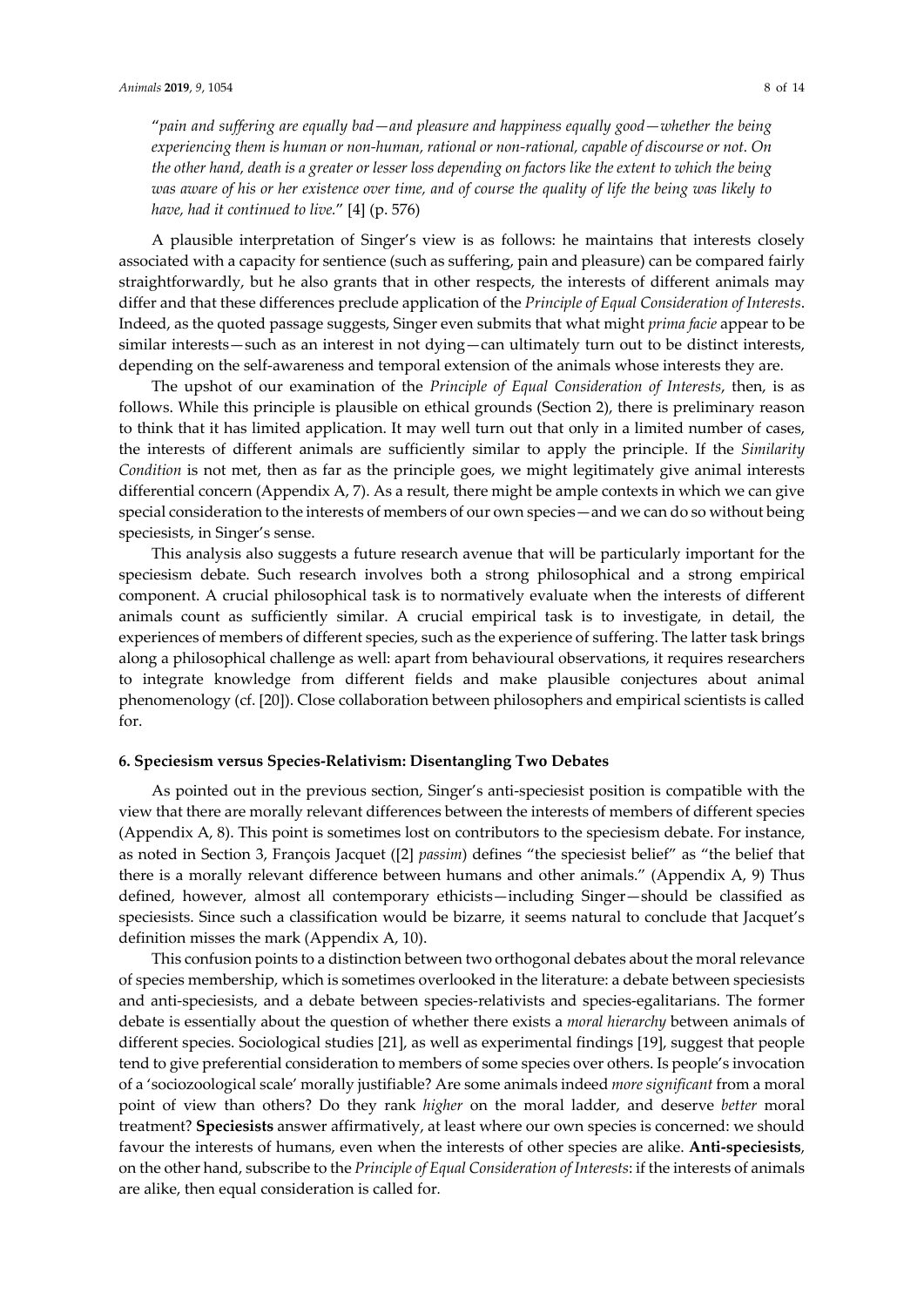The other debate is essentially about whether there are *morally relevant differences* between animals of different species. **Species-relativists** answer affirmatively: there are morally relevant differences between members of different species, in virtue of which their interests may justifiably be given differential consideration. But differential consideration need not amount to *favouritist* consideration. It is perfectly possible that a species-relativist is also an anti-speciesist, and maintains that if interests are alike, they should be given equal consideration. However, as it happens, interests are often not alike—and especially where humans are concerned, the differences are morally relevant. (Appendix A, 11) This position stands in opposition to a position that has been labelled speciesegalitarianism, according to which all species have equal moral standing and command equal respect ([22]; see [23] for critical discussion). **Species-egalitarians** maintain that while animals (as well as plants) of different species are dissimilar, these dissimilarities are morally irrelevant: all living beings deserve equal moral consideration (Appendix A, 12).

Species-egalitarianism and anti-speciesism are orthogonal positions; the former entails the latter, but the latter does not entail the former. Adherents of both positions endorse the aforementioned *Principle of Equal Consideration of Interests*:

## • *Principle of Equal Consideration of Interests:* **We must give equal weight to like interests**

But species-egalitarians subscribe to an additional principle, which is *incompatible* with speciesrelativism:

# • *Principle of No Morally Relevant Differences:* **There are no morally relevant differences between species**

A useful way to distinguish the four abovementioned positions is by making their commitments regarding these two moral principles explicit:

As Table 1 brings out, a commitment to speciesism is more distinctive than a commitment to species-relativism, and a commitment to species-egalitarianism is more distinctive than a commitment to anti-speciesism. The middle positions are more generic and partly overlap: Singer, for instance, is both a species-relativist and an anti-speciesist.

|                         | Principle of Equal                | <b>Principle of No Morally</b> |
|-------------------------|-----------------------------------|--------------------------------|
|                         | <b>Consideration of Interests</b> | <b>Relevant Differences</b>    |
| Speciesists             | deny                              | deny                           |
| Anti-Speciesists        | endorse                           | deny or endorse                |
| Species-Relativists     | deny or endorse                   | deny                           |
| Species-Egalitarianists | endorse                           | endorse                        |

**Table 1.** Four distinct positions concerning the moral relevance of species-membership.

In closing this section, let's look at a possible way of specifying the position of the speciesrelativist in some more detail. As outlined above, species-relativists maintain that there are morally relevant differences between members of different species. However, this still leaves open whether species-membership is what *grounds* these differences, or whether the differences are grounded in some other property. For instance, what might be morally relevant according to species-relativists is not species-membership itself, but certain *capacities* of animals, which happen to *correlate* strongly with species membership (cf. [24] (p. 184)).

While this 'correlational' version of species-relativism might seem plausible at first glance, it may be problematic on closer scrutiny. Suppose we grant the species-relativist that there are morally relevant differences between members of different species. There is reason to believe that if there are such differences, and if they are not grounded in species-membership, then they also *do not* strongly correlate with species membership. After all, the capacities that are the most obvious candidates for justifying differential moral treatment—for example, whether animals belong to a prey or predator species, are social or solitary, have high or low investment in parental care, produce a lot or little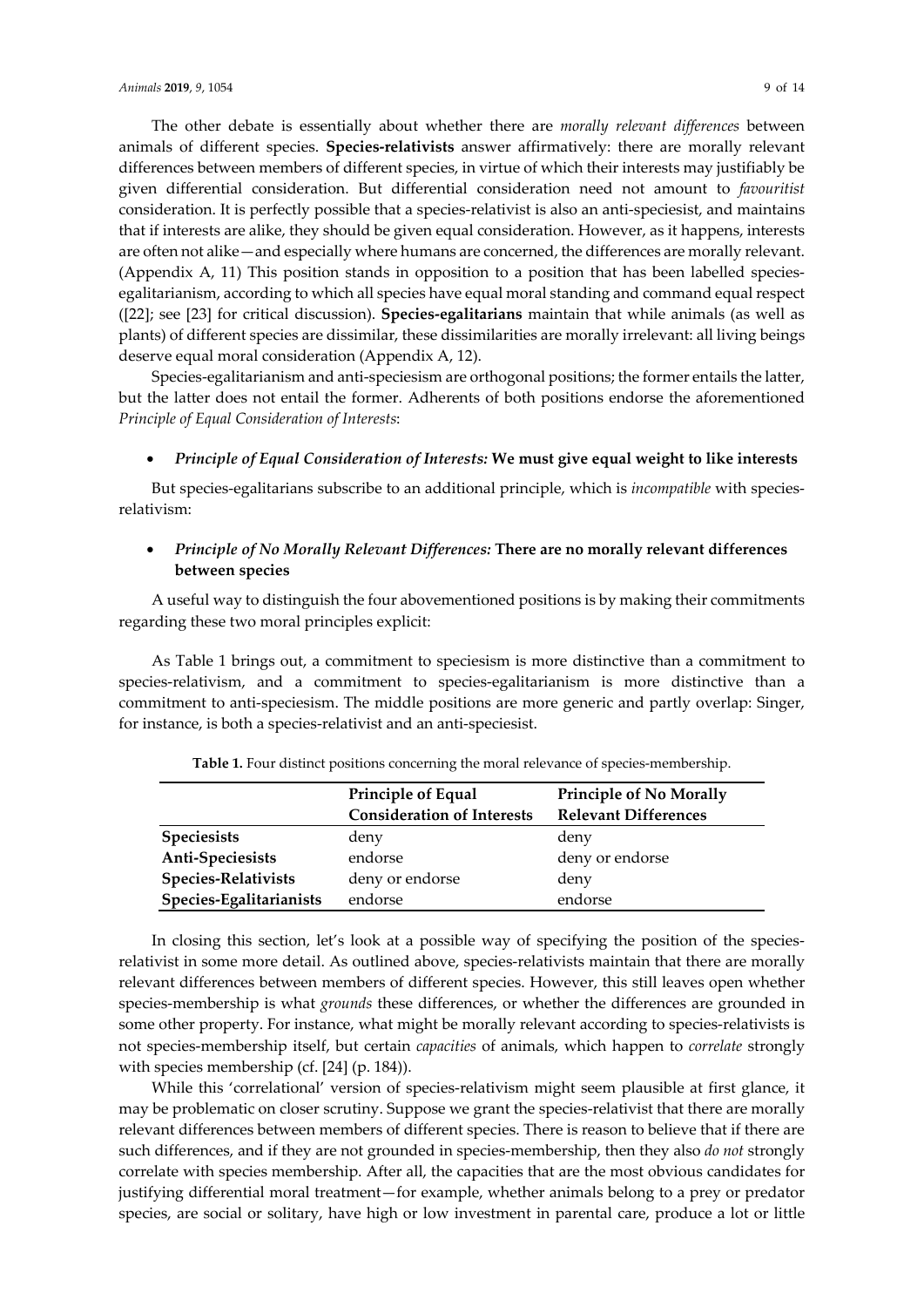offspring—are shared by a vast number of species. Hence, biological species-membership seems much too narrow as a category to strongly correlate with morally relevant properties. Consider, for example, that on biological classifications, the 'Sumatran orangutan' and the recently discovered 'Tapanuli orangutan' should be regarded as different species [25], whereas there are barely any perceivable differences between them—certainly no differences that anyone would regard as morally relevant. The differentiation between these species is made predominantly on the basis of genetics. By contrast, properties that species-relativists are likely to regard as morally relevant are behavioural traits and mental capacities, or perhaps relational traits such as phylogenetic proximity to our own species [21] (Appendix A, 13).

It may, of course, be the case that because of some historical happenstance (e.g., because our closest sister-species have gone extinct), Homo sapiens is somewhat atypical in this regard, and that humans possess a set of morally relevant features that *does* uniquely correlate with species membership. However, this is not obviously true, as suggested by the fact that several of the capacities that have been hailed as being characteristic of 'persons', such as self-awareness, psychological unity, and temporal continuity, might be shared by several species (e.g., [26]) (Appendix A, 14). Nevertheless, in the next and final section, I will argue that the correlational version of species-relativism still holds some promise. Homo sapiens may indeed be atypical: arguably, as a contingent matter of fact, there are certain morally relevant features about the lives of human beings, which are largely absent from the lives of non-human animals.

#### **7. The Case for Human Exceptionalism: Dead, Loose, and Open Ends**

Thus far, in discussing speciesism, we have specifically looked at views that privilege the interests of certain animals on the basis of their *individual* characteristics. This is commonplace in animal ethics: many authors—including Singer—subscribe to the view of 'moral individualism', according to which the particular characteristics of individuals, rather than group membership, should be the determinant of our moral consideration. [24] (p. 173)

But even if commonplace, it is not obvious that this view is correct. Detractors might argue that group membership can also be regarded as a morally relevant property. Consider the fact that conservationists commonly ascribe a specific normative status to a given population of animals (e.g., 'to be protected'). This status, in turn, has normative implications for the way that individuals who are members of this population ought to be treated. Naturally, it could be questioned whether the practice of granting different conservation statuses to different groups of animals is appropriate: the fact that we engage in this practice does not imply that the practice is justified. But the fact that this practice is commonplace and fairly uncontroversial provides preliminary reason to think that appeals to the moral significance of group membership are at least sometimes justified.

In this section, I first discuss a way of advancing a 'non-individualist' speciesist view in more detail by considering an argument put forward by Bernard Williams. I argue that his speciesist view is either a dead end or insufficiently developed: Williams ultimately *insists on* the moral relevance of group-membership (more specifically, on the relevance of "being a human"), rather than *justifying* it. But I go on to propose that a slightly different argument, which blurs the boundaries of 'moral individualism' and 'non-individualism', holds more promise: arguably, the corollaries of collective human behaviour are significant for appreciating the morally relevant features of individual human lives.

First, consider Williams' [6] view. According to Williams, ethics is an unavoidably human project, and our ethical concepts are shaped accordingly. (Appendix A, 15) Williams illustrates this by presenting the thought-experiment of an invasion by intelligent but disgusting aliens, who threaten to take over our planet and exterminate our species. In response, he imagines that humans defend their cultural and ethnic identity with appeals to "defend humanity" and "stand up for human beings." He remarks:

"*This is an ethical appeal in an ethical dispute. (…) The relevant ethical concept is something like: loyalty to, or identity with, one's ethnic or cultural grouping. Moreover—and this is the main lesson of this fantasy—this is an ethical concept we already have. This is the ethical concept that is at work*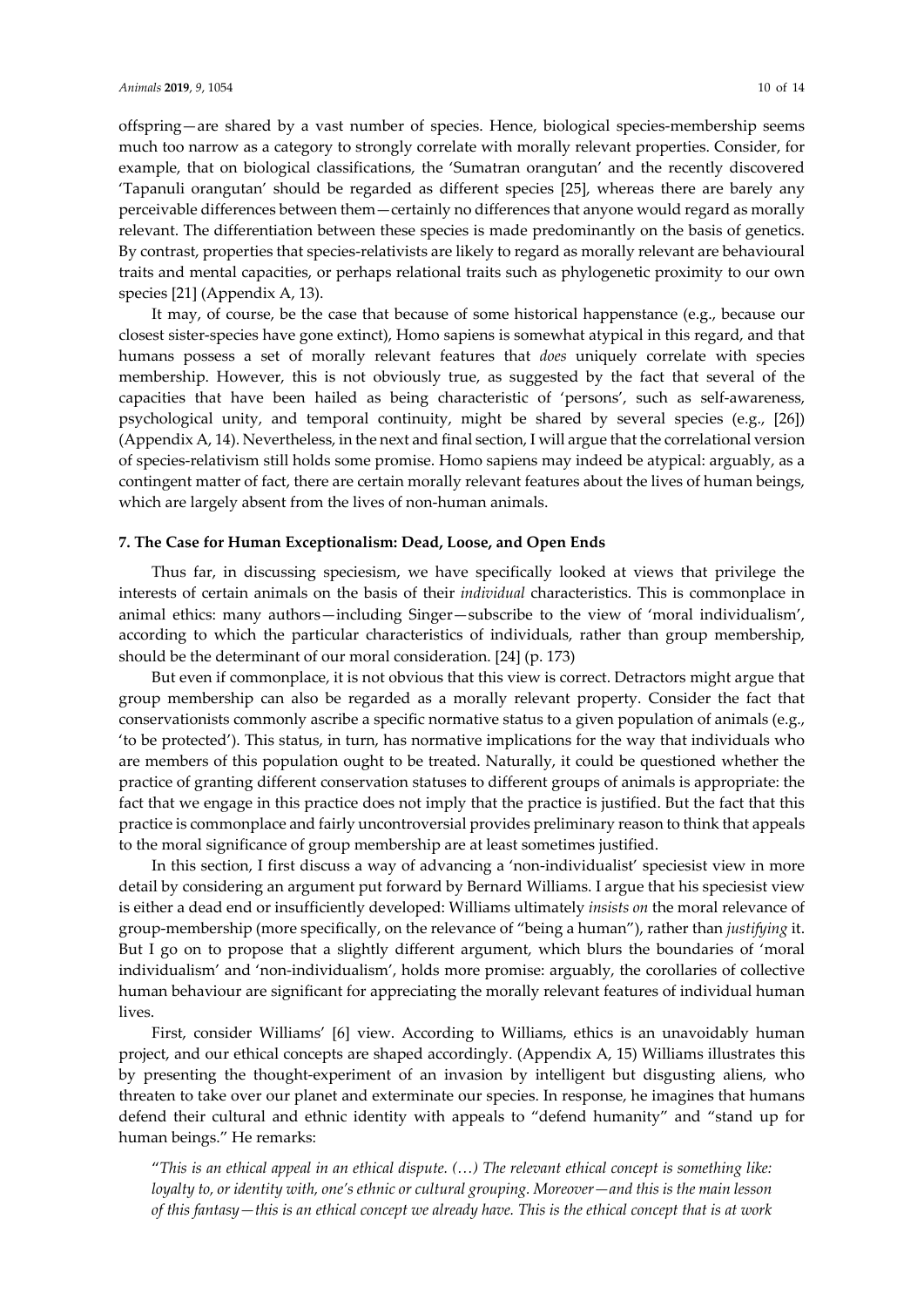*when, to the puzzlement of the critics, we afford special consideration to human beings because they are human beings. (…) So the idea of there being an ethical concept that appeals to our species membership is entirely coherent.*" [6] (p. 150)

In this thought-experiment, Williams singles out a concept entrenched in ordinary thought—the concept of being loyal to one's own species. But why should we take this concept to have prescriptive ethical force, rather than regarding it as a vestige of outdated wisdom, that ought to be rejected? Surely the fact that we *have* the concept of loyalty to one's own group does not suffice to establish that the concept's contents are *morally desirable*. If group-loyalty is just a prejudice, then Williams' position falls straight within the target of Singer's criticism: given the *Principle of Equal Consideration of Interests*, it should be discarded.

The weak spot of Williams' position is that he grants that favouritism towards fellow humans is ultimately indeed *just a prejudice*: we happen to be on the side of humans, rather than any other group (see Singer's [5] criticism). But perhaps, by granting this, Williams concedes too much and overlooks the possibility that preferential treatment of members of our own group might be justified by virtue of certain features that are unique to our species. Consider the fact that humans are engaged in intergenerational projects of knowledge accumulation, which have led to a rich understanding of ourselves, our surroundings, and our place in the universe—an understanding that is unquestionably much richer than that of any other species we are familiar with (Appendix A, 16). We have knowledge of our own origins and history, we have accumulated a cultural legacy that is unprecedented among life on our planet, and we have erected—and continue to refine—elaborate institutions in domains such as education, healthcare, art, and science, which enable ever more individuals to benefit from our collective, intergenerational achievements. Arguably, these and similar achievements make our species worth preserving (cf. [27])—perhaps more so than other species. If so, then under conditions of pending extinction, as Williams envisions in his thought-experiment, we might be entitled to claim a distinct normative status ('to be protected') for members of our own species, without this being *mere prejudice* (Appendix A, 17).

Moreover, arguably, our cumulative cultural achievements have also enriched the lives of *all human individuals* who benefit from them: they make human lives more interesting, diverse, surprising, rich and worthwhile than the lives of other animals, or at least potentially so (Appendix A, 18). Therefore, at least in most (though not all) cases, there is some *prima facie* plausibility to the claim that the quality of the lives of individual humans, understood as a function of their 'richness', is quite different from the quality of life of most non-human animals (see also [18] (p. 186)). Of course, this claim needs further substantiation: an adequate defence requires a detailed normative account of what makes a life rich, as well as intimate acquaintance with the lives of the animals who make up the comparison class. Once again, a combination of philosophical and empirical work is called for.

In closing, let's return to the speciesism debate. Is the view sketched above, according to which the cumulative cultural capacities of our species affect that moral status of human individuals, a speciesist view? That depends. One might argue that our cultural heritage has transformed human lives in morally relevant ways, and that, as a result, the interests of individual humans are typically different from those of other animals, and in many cases too dissimilar to apply the *Principle of Equal Consideration of Interests*. This view would count as 'species-relativist', though not necessarily as speciesist in Singer's sense. A genuinely speciesist view contains an additional normative claim: our unique cultural capacities elevate the moral status of human individuals, in the sense that they make human interests *more significant* than the like interests of other animals. But note that this additional claim does not follow from the suggestion that our cultural achievements have had a transformative effect on human lives; further argument is needed, from those who aspire to defend it.

## **8. Conclusions**

There are various ways in which the speciesism debate can be moved forward. A recurring theme in this article has been the importance of integrating empirical research and philosophical analysis. The plausibility of philosophical claims often depends on empirical findings; empirical research, in turn, often relies on tacit conceptual and normative assumptions, which merit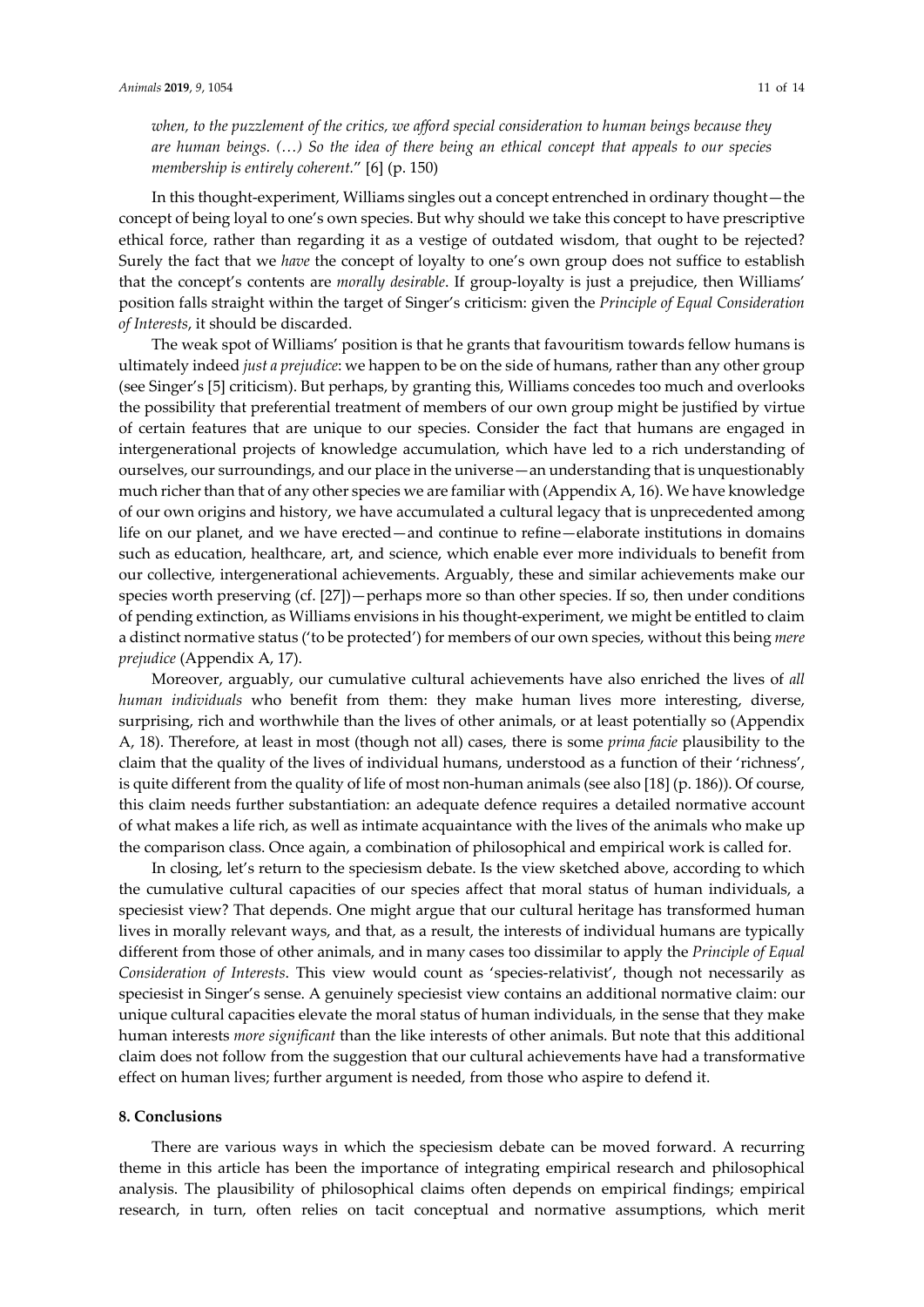philosophical scrutiny. One specific issue where a close interplay between philosophical and empirical work can advance the debate is in scrutinizing the tenability of speciesist intuitions. Ethicists often treat strongly held intuitions as argumentative fixed-points, but the presumptive weight of moral intuitions should not be taken for granted. To what extent people indeed have speciesist intuitions, and whether such intuitions can be successfully targeted by Evolutionary Debunking Arguments, are important questions for future research.

Integrated philosophical and empirical work will also be important in evaluating the applicability of Singer's *Principle of Equal Consideration of Interests*. I have argued that if animal interests are typically dissimilar, Singer's principle has limited application. To what extent animal interests are in fact dissimilar, however, is an open question, which requires further empirical research. Additionally, it is a question with a normative component, for it is an ethical question under what conditions the interests of different animals count as sufficiently similar to merit equal consideration. Especially with regard to the interests of human individuals, and the question to what extent these are comparable to the interests of non-human animals, the speciesism debate raises issues that are is still far from resolved.

Funding: This research has been conducted with the support of a Rubicon grant by the Netherlands Organization for Scientific Research (NWO).

**Acknowledgments:** I thank the support of Open Access Funding by the University of Graz.

**Conflicts of Interest:** The author declares no conflict of interest.

## **Appendix A. Endnotes**

- 1. The term speciesism was coined in 1970 by Richard D. Ryder, in a privately published pamphlet. Peter Singer took the term from Ryder and popularized it in *Animal Liberation* (1975).
- 2. In philosophical parlance, a 'person' is roughly a being that is rational, conscious, self-aware and temporally extended. The version of personism that Kagan [1] proposes as worthy of "careful further investigation" is "modal personism"—the view according to which the metaphysical fact that one *could have been* a person is morally significant.
- 3. Singer (1975, p. 6), too, evaluates speciesism as "a prejudice or attitude of bias", thus intertwining a description of speciesism with its evaluation. But as Kagan [1] (p. 2) points out, Singer's view can be restated in descriptive terms.
- 4. There are different arguments to this effect (i.e., arguments in defence of speciesism). For instance, some ethicists argue that our relationship to fellow human beings is similar to the special relations we have towards our family members, and which—on some moral views—can justify preferential moral treatment towards them (e.g., Scanlon [28] (p. 185); see McMahan [29] for critical discussion). It is beyond the scope of the current article to discuss all defences of speciesism that have been given in the literature. Here and in what follows, I primarily focus on the defence of speciesism advanced by Kagan (Sections 2 and 3) and by Williams (Section 7).
- 5. Additionally, there are also *historical* reasons to think that the association between speciesism and racist prejudice is not without support: the appeals to the biology of present-day speciesists share common origins with the biological appeals of 19th and early 20th century racists [30] (p. 42).
- 6. The argument that suffering in different species can be qualitatively different is fairly commonplace in the animal ethics literature. For instance, McMahan [31] argues that "the greater psychological depth, complexity, and unity in most human beings make it possible for them to have lives that contain more, and arguably more important, dimensions of the good (such as significant accomplishment, personal relations based on deep mutual understanding, and so on) and are therefore more worth living than those of animals. In most cases, therefore, the psychological damage caused by suffering is worse in human beings because the life that is damaged matters more."
- 7. Of course, it should be kept in mind that this need not be the *only* ethically relevant principle in the context of speciesism.
- 8. Kumar [32] (p. 71) highlights roughly the same point: "It does not follow (…) from species membership not justifying what some take it to justify that species membership is morally irrelevant."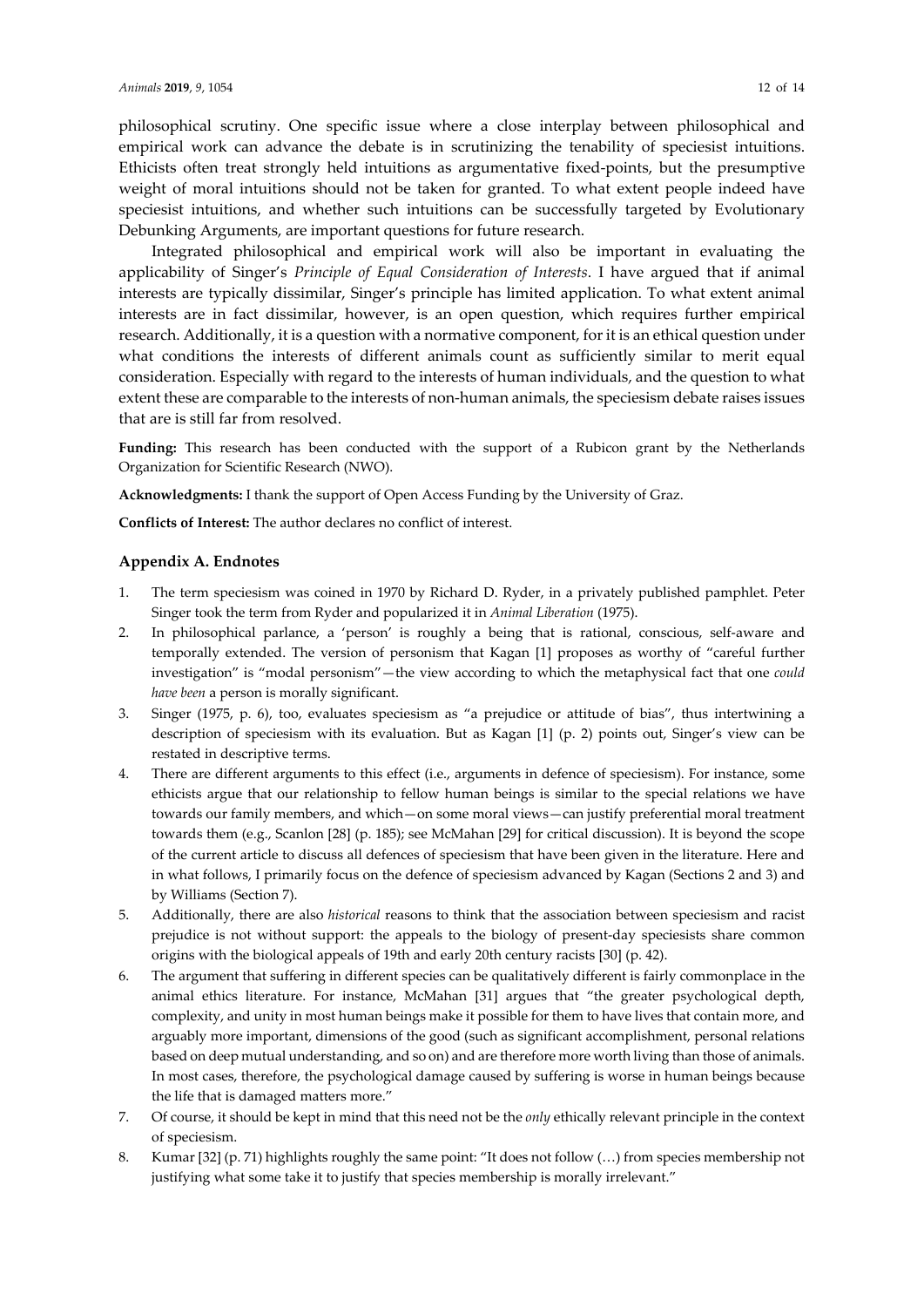- 9. In the article's abstract "the speciesist belief" is characterized in line with Singer's formulation, namely as the belief "that human interests matter much more than the like interests of non-human animals" [2] (p. 1). But in the remainder of the article, Jacquet builds on the alternative definition, cited above.
- 10. Another example of a discussion that conflates these debates can be found in Cohen [33] (p. 867).
- 11. An example is Nussbaum's [34] capabilities approach, which proposes a species-specific norm of flourishing as a yardstick for evaluating the flourishing of individual animals.
- 12. For instance, Taylor [35] (p. 35) argues that "[r]ejecting the notion of human superiority entails its positive counterpart: the doctrine of species impartiality. One who accepts that doctrine regards all living things as possessing inherent worth—the same inherent worth since no one species has been shown to be either higher or lower than any other."
- 13. A further problem for species-relativists is the 'species problem' in the philosophy of biology, which appears to be unsolvable [36]. Species are difficult to define; on recent counts, between 27 and 92 different 'species concepts' have been proposed, many of which are incompatible. If species cannot be clearly defined, then it seems problematic to assert that morally relevant properties strongly correlate with species membership.
- 14. 'Species overlap' regarding capacities that seem to be morally relevant, is one of two considerations that drives a key argument against speciesism, the so-called 'argument from marginal cases' (the other consideration is the fact that some humans lack these capacities).
- 15. A somewhat related view—and defence of speciesism—has been advanced by Cora Diamond [37]. Diamond argues that the concept of being human is not a biological concept, but rather an "ethical" or "imaginative" concept, which deeply influences our ethical thought. An objection that her view faces, however, is that she fails to establish why the significant role that the property of "being human" plays in ordinary ethical thought, and the fact that its application is restricted to members of our own species, is *appropriate*. As McMahan [29] convincingly argues, when push comes to shove, it is unclear exactly what, on Diamond's view, can be considered as constitutive of "being human", other than being a member of a given biological species.
- 16. For elaboration of the importance (and unprecedented scale) of cumulative culture in the evolution of Homo sapiens, see [38].
- 17. Note that this distinctive normative status need not be *grounded* in species-membership. One might argue that what matters is the continuation of the *projects* our species is engaged in, not the continuation of the *species* itself. If a different species were to evolve with a similar—or improved—capacity to continue these projects, then there would be no reason to give moral preference to our own species. If Williams' thoughtexperiment is understood along these lines, then a special plea to "defend humanity" does turn out to be *just a prejudice*.
- 18. Here the dividing line between 'moral individualism' and its 'non-individualist' counterpart has been blurred: we focus on the distinctive character of the lives of human individuals, but this distinctive character is a function of the evolution of human societies.

# **References**

- 1. Kagan, S. What's Wrong with Speciesism? *J. Appl. Philos.* **2016**, *33*, 1–21.
- 2. Jacquet, F. A Debunking Argument against Speciesism. *Synthese* **2019**, 1–17, doi:10.1007/s11229-019-02080- 5.
- 3. Singer, P. *Animal Liberation: A New Ethics for our Treatment of Animals*; Random House: New York, NY, USA, 1975.
- 4. Singer, P. Speciesism and Moral Status. *Metaphilosophy* **2009**, *40*, 567–581.
- 5. Singer, P. Why Speciesism is Wrong: A Response to Kagan. *J. Appl. Philos.* **2016**, *33*, 31–35.
- 6. Williams, B. *Philosophy as a Humanistic Discipline*; Princeton University Press: Princeton, NJ, USA, 2006.
- 7. Caviola, L.; Everett, J.A.C.; Faber, N.S. The Moral Standing of Animals: Towards a Psychology of Speciesism. *J. Personal. Soc. Psychol.* **2019**, *116*, 1011–1029.
- 8. Horta, O. What is Speciesism? *J. Agric. Environ. Ethics* **2010**, *23*, 243–266.
- 9. Jacquet, F. Is Speciesism Wrong by Definition? *J. Agric. Environ. Ethics* **2019**, *32*, 447–458.
- 10. Campbell, R.; Kumar, V. Moral Reasoning on the Ground. *Ethics* **2012**, *122*, 273–312.
- 11. Paulo, N. Moral Consistency Reasoning Reconsidered. *Ethical Theory Moral Pract.* **2019**, 1–17, doi:10.1007/s10677-019-10037-3.